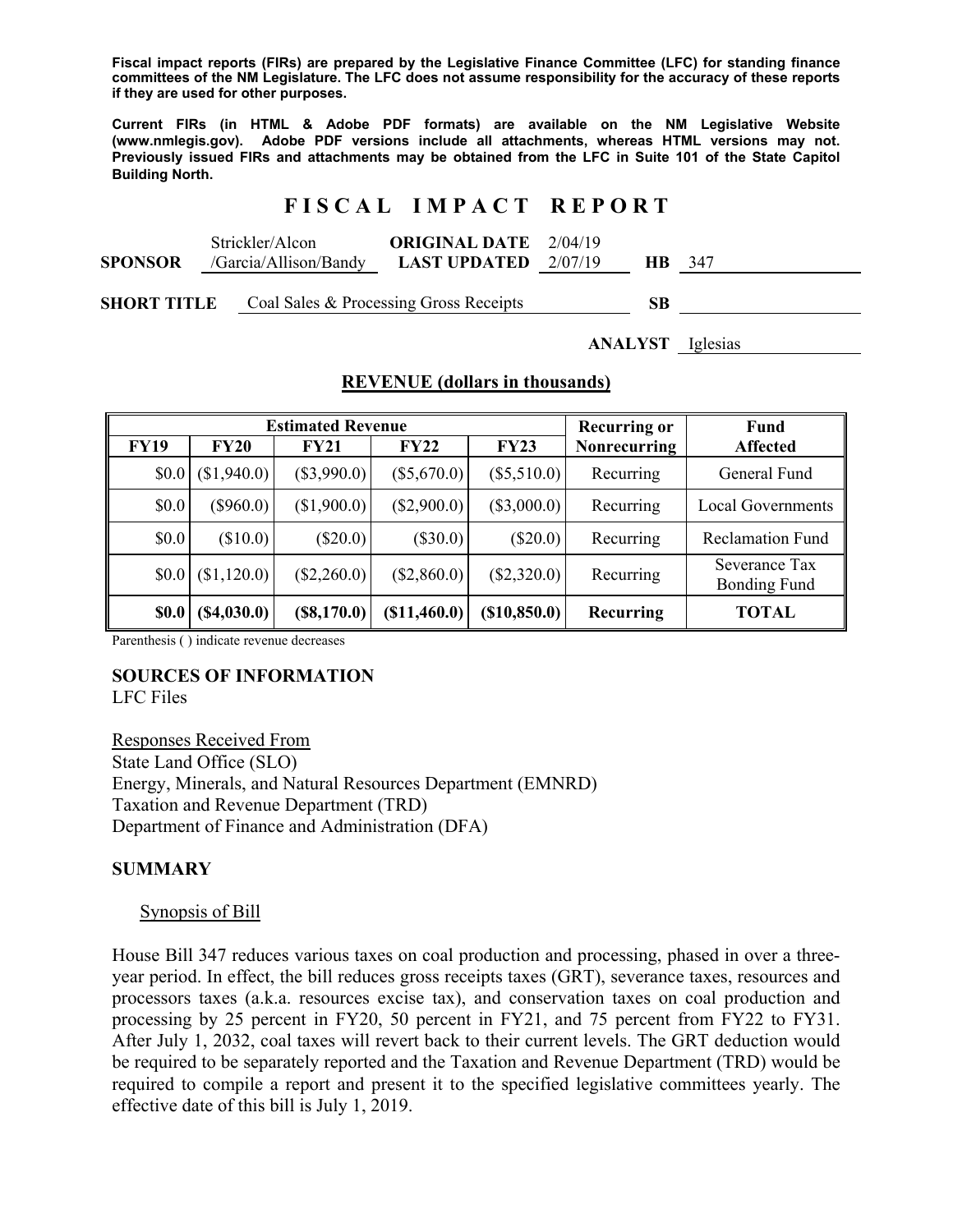# **FISCAL IMPLICATIONS**

This bill narrows the gross receipts tax (GRT) base. See *Significant Issues* for more information.

The fiscal estimates from TRD use the Consensus Revenue Estimating Group (CREG) forecast from December 2018 as the starting point. The CREG revenue forecast assumes a drop in coal production in FY19 as a result of the closing of two power units at the San Juan Generating Station. The revenue forecast also assumes an annual level of coal production for the state that includes a drop in coal production starting in FY22 as a result of the closing of the remaining power units at the San Juan Generating Station. This level of coal production is assumed for all tax rate adjustment impacts in this bill and fiscal impacts begin FY20. The fiscal impact does not assume a significant change in coal production in response to the tax rate decreases.

The bill proposes a new GRT deduction for the sale or processing of coal. TRD used data from the RP-80 report with an applied inflation factor to estimate the fiscal impact of the proposed GRT deduction. This deduction results in a revenue loss to the general fund and to local governments. These amounts are included in the total impact from the bill and listed separately below.

|             | <b>Estimated Revenue (in thousands)</b> |                                                                        |                                                  |      |                       | <b>Recurring or Fund</b> |
|-------------|-----------------------------------------|------------------------------------------------------------------------|--------------------------------------------------|------|-----------------------|--------------------------|
| <b>FY19</b> | <b>FY20</b>                             | <b>FY21</b>                                                            | FY22                                             | FY23 | Nonrecurring Affected |                          |
| \$0.0       |                                         | $ (\$1,400.0) $ $(\$2,900.0) $ $(\$4,300.0) $ $(\$4,400.0) $ Recurring |                                                  |      |                       | General Fund             |
| \$0.0       |                                         | $(S960.0)$ $(S1,900.0)$ $(S2,900.0)$ $(S3,000.0)$ Recurring            |                                                  |      |                       | <b>Local Governments</b> |
| <b>S0.0</b> | (S2,360.0)                              |                                                                        | $(S4,800.0)$ $(S7,200.0)$ $(S7,400.0)$ Recurring |      |                       | <b>Subtotal</b>          |

**Gross Receipts Tax – New Deduction** 

The new rates proposed in the resources excise tax, severance tax, and conservation tax were applied to the forecast. Revenue from the resources excise tax is distributed to the general fund, revenue from the severance tax is distributed to the severance tax bonding fund, and revenue from the conservation tax is distributed to the general fund and the oil and gas reclamation fund. The tables below indicate the revenue impacts from these three taxes.

### **Resources Excise Tax**

|             |           | <b>Estimated Revenue (in thousands)</b> |                         |             | <b>Recurring or Fund</b> |              |
|-------------|-----------|-----------------------------------------|-------------------------|-------------|--------------------------|--------------|
| <b>FY19</b> | FY20      | <b>FY21</b>                             | <b>FY22</b>             | <b>FY23</b> | Nonrecurring Affected    |              |
| \$0.0       | (\$440.0) |                                         | $(S880.0)$ $(S1,110.0)$ |             | $(S900.0)$ Recurring     | General Fund |

### **Conservation Tax**

|             |             | <b>Estimated Revenue (in thousands)</b> |             |      | <b>Recurring or</b>     | Fund                    |
|-------------|-------------|-----------------------------------------|-------------|------|-------------------------|-------------------------|
| <b>FY19</b> | <b>FY20</b> | <b>FY21</b>                             | FY22        | FY23 | Nonrecurring   Affected |                         |
| \$0.0       | (\$100.0)   | $(\$210.0)$                             | $(\$260.0)$ |      | $(S210.0)$ Recurring    | General Fund            |
| \$0.0       | (\$10.0)    | $(\$20.0)$                              | (S30.0)     |      | $(S20.0)$ Recurring     | <b>Reclamation Fund</b> |
| <b>SO.O</b> | (S110.0)    | (S230.0)                                | (S290.0)    |      | $(S230.0)$ Recurring    | <b>Subtotal</b>         |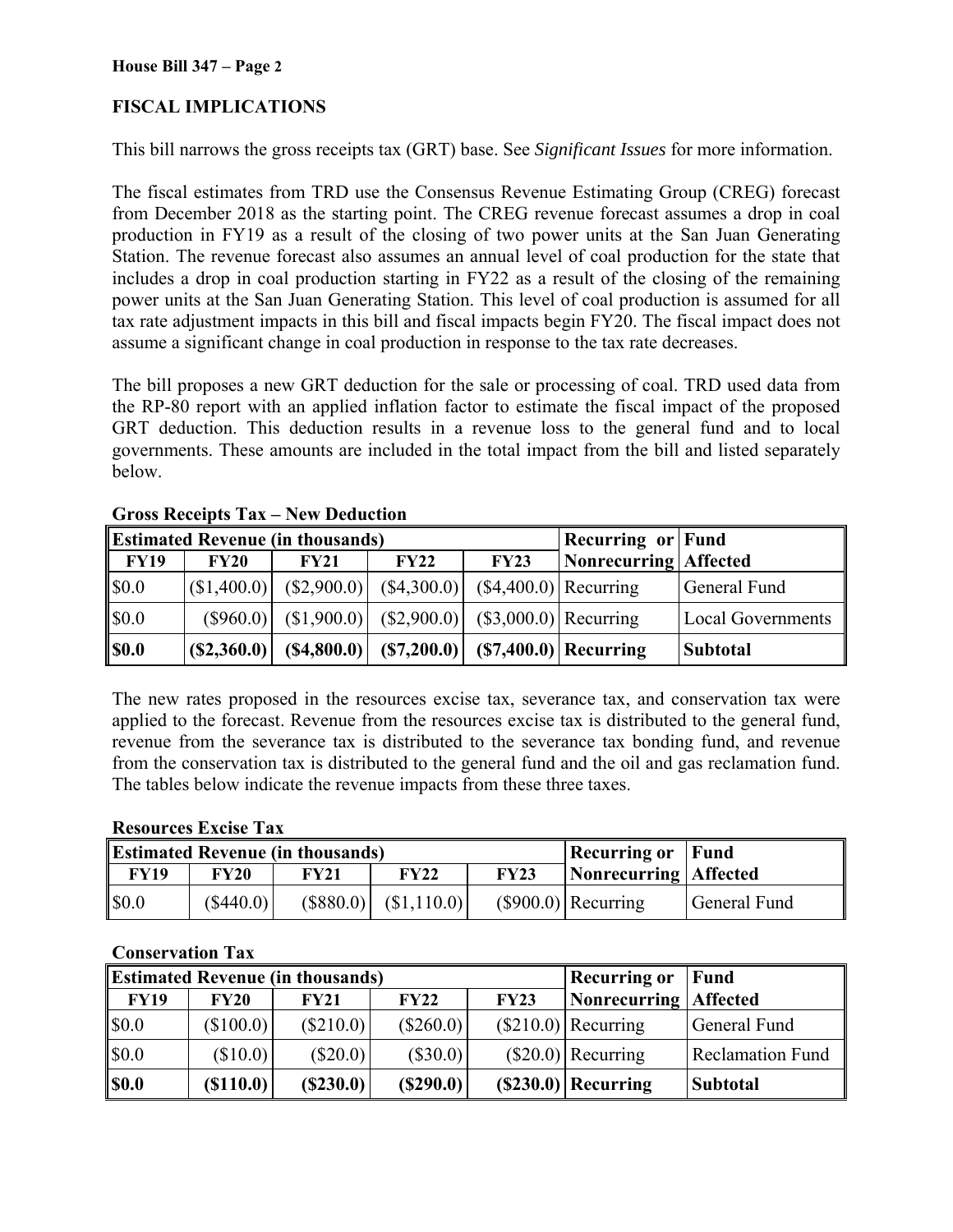| DUVULAIIUU TAA |             |                                                                        |             |             |                          |                                      |
|----------------|-------------|------------------------------------------------------------------------|-------------|-------------|--------------------------|--------------------------------------|
|                |             | <b>Estimated Revenue (in thousands)</b>                                |             |             | <b>Recurring or Fund</b> |                                      |
| <b>FY19</b>    | <b>FY20</b> | <b>FY21</b>                                                            | <b>FY22</b> | <b>FY23</b> | Nonrecurring Affected    |                                      |
| \$0.0          |             | $ (\$1,120.0) $ $(\$2,260.0) $ $(\$2,860.0) $ $(\$2,320.0) $ Recurring |             |             |                          | Severance Tax<br><b>Bonding Fund</b> |

**Severance Tax** 

This bill may be counter to the LFC tax policy principle of adequacy, efficiency, and equity. Due to the increasing cost of tax expenditures, revenues may be insufficient to cover growing recurring appropriations.

Estimating the cost of tax expenditures is difficult. Confidentiality requirements surrounding certain taxpayer information create uncertainty, and analysts must frequently interpret third-party data sources. The statutory criteria for a tax expenditure may be ambiguous, further complicating the initial cost estimate of the expenditure's fiscal impact. Once a tax expenditure has been approved, information constraints continue to create challenges in tracking the real costs (and benefits) of tax expenditures.

# **SIGNIFICANT ISSUES**

This bill narrows the gross receipts tax (GRT) base. Many of the efforts over the last few years to reform New Mexico's taxes focused on broadening the GRT base and lowering the rates. Narrowing the base leads to continually rising GRT rates, increasing volatility in the state's largest general fund revenue source. Higher rates compound tax pyramiding issues and force consumers and businesses to pay higher taxes on all other purchases without an exemption, deduction, or credit.

The proposed rate changes and new GRT deduction would provide tax relief for those who are already selling and processing coal in the state. While the bill includes no purpose statement, it appears the intent for offering tax relief on coal production and processing could be to support New Mexico's coal mining industry, which has experienced a general decline both nationally and in New Mexico over the last decade.

Low natural gas prices have been a driving factor in the decline of coal production. Natural gas electricity generation has increased in New Mexico and the United States over the last 10 years, and in 2016 electricity generation in the U.S. from natural gas surpassed generation from coal-fired plants.



Natural gas supplied an estimated 34 percent of total U.S. electricity generation in 2016 compared with 30 percent for coal. Additionally, solar costs fell 85 percent between 2008 and  $2016$ , and wind costs fell 36 percent.<sup>1</sup> Based the difficulties coal has faced in remaining competitive given these changes, the Energy Information Administration (EIA) projects a continued downward trends in coal production in the U.S. through 2040.

l 1 Columbia University Center on Global Energy Policy, April 2017, *Can Coal Make a Comeback?*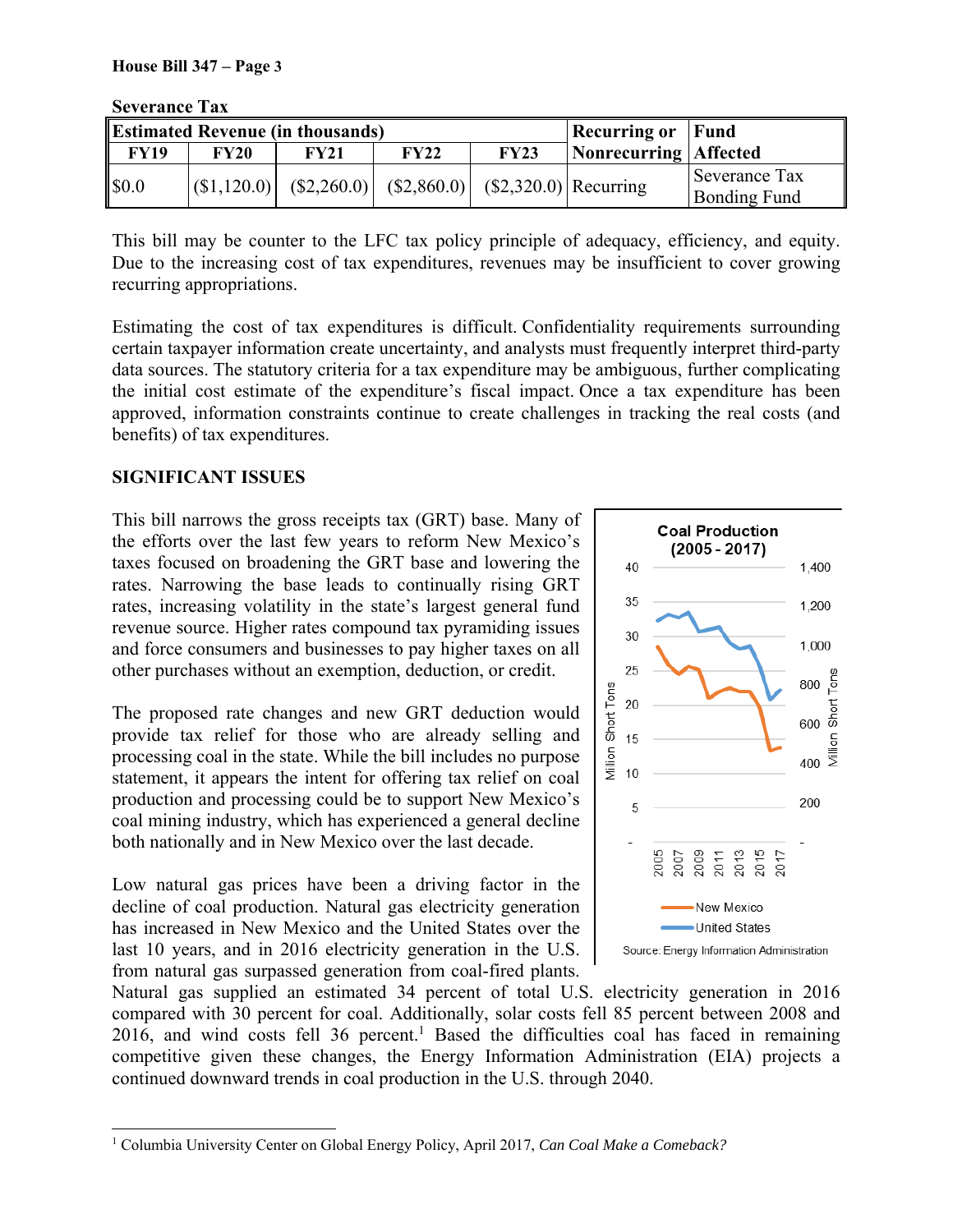#### **House Bill 347 – Page 4**

In its 2017 integrated resource plan (IRP), the Public Service Company of New Mexico's (PNM) is proposing a future energy resource portfolio that would eliminate the company's use of coalfired generation by the end of 2031. Included in this plan are the closure of units 2 and 3 of the San Juan Generating Station (SJGS), which occurred at end of 2017. PNM also indicates the results of the report "point strongly toward" shutting down SJGS entirely after the current coal supply agreement runs out in 2022 and also exiting Four Corners Power Plant in 2031 when its coal supply agreement runs out.<sup>2</sup> The company states these actions will leave no coal in PNM's energy supply mix. The IRP is currently under protest and is still pending approval by the Public Regulation Commission. If PNM does shut down SJGS, the company indicates on its website that it plans to build more solar capacity and build new flexible natural gas generation.

However, the potential permanent retirement of SJGS and subsequent potential shutdown of San Juan Coal Company (if it could not find another market for its coal, which now goes directly to SJGS) would pose a variety of difficulties for the City of Farmington and San Juan County as well as the residents of these areas. Firstly, it would mean the loss of good-paying jobs that would not be easily replaced. It would also mean lost property tax and GRT revenue for San Juan County and the Central Consolidated School District.

Four Corners Economic Development (4CED) provided an analysis of the economic impact of the potential closure of SJGS and SJCC, stating it would result in the loss of 657 jobs with average annual salaries of \$85 thousand plus benefits. The analysis indicates vendors in San Juan County would lose \$31 million in purchases. Farmington, San Juan County, and the state would lose gross receipts tax (GRT) revenues due to lost wages from laid-off workers and loss of local purchases of goods and services by PNM and SJCC.

|                         | Farmington | County    | State       |
|-------------------------|------------|-----------|-------------|
| From Vendor Purchases   | \$0        | \$82,710  | \$1,621,412 |
| Employee Spending (50%) | \$224,625  | \$303,904 | \$1,083,486 |

There would also be an estimated loss of \$9.6 million in property taxes paid by SJGS and SJCC. According to 4CED, this would require an automatic increase of 4 mills in debt service rate and 1.5 mills in operating rates requiring action of the San Juan County Commission and the San Juan College board. Additionally, the state, other state funds, and the Navajo Nation will lose severance tax revenue assuming that an alternative market for coal from the SJCC could not be developed. The following estimates of lost tax revenue are provided by 4CED.

| Other Lost Taxes (\$ millions)     |        |
|------------------------------------|--------|
| Severance Tax (STBF)               | \$3.23 |
| Conservation Tax (Gen Fun and OSF) | \$.33  |
| Resource Excise Tax (Gen Fund)     | \$1.41 |
| Gross Proceeds Tax (Navajo Nation) | \$1.55 |
| Total                              | \$6.52 |

Additionally, TRD provides the following discussion regarding this bill:

"Due to the plans announced by PNM to shut-down the remaining two units at the San Juan Generating Station, the current market for New Mexico coal is expected to decrease

l

<sup>&</sup>lt;sup>2</sup> PNM 2016-2036 Integrated Resource Plan, https://www.pnm.com/irp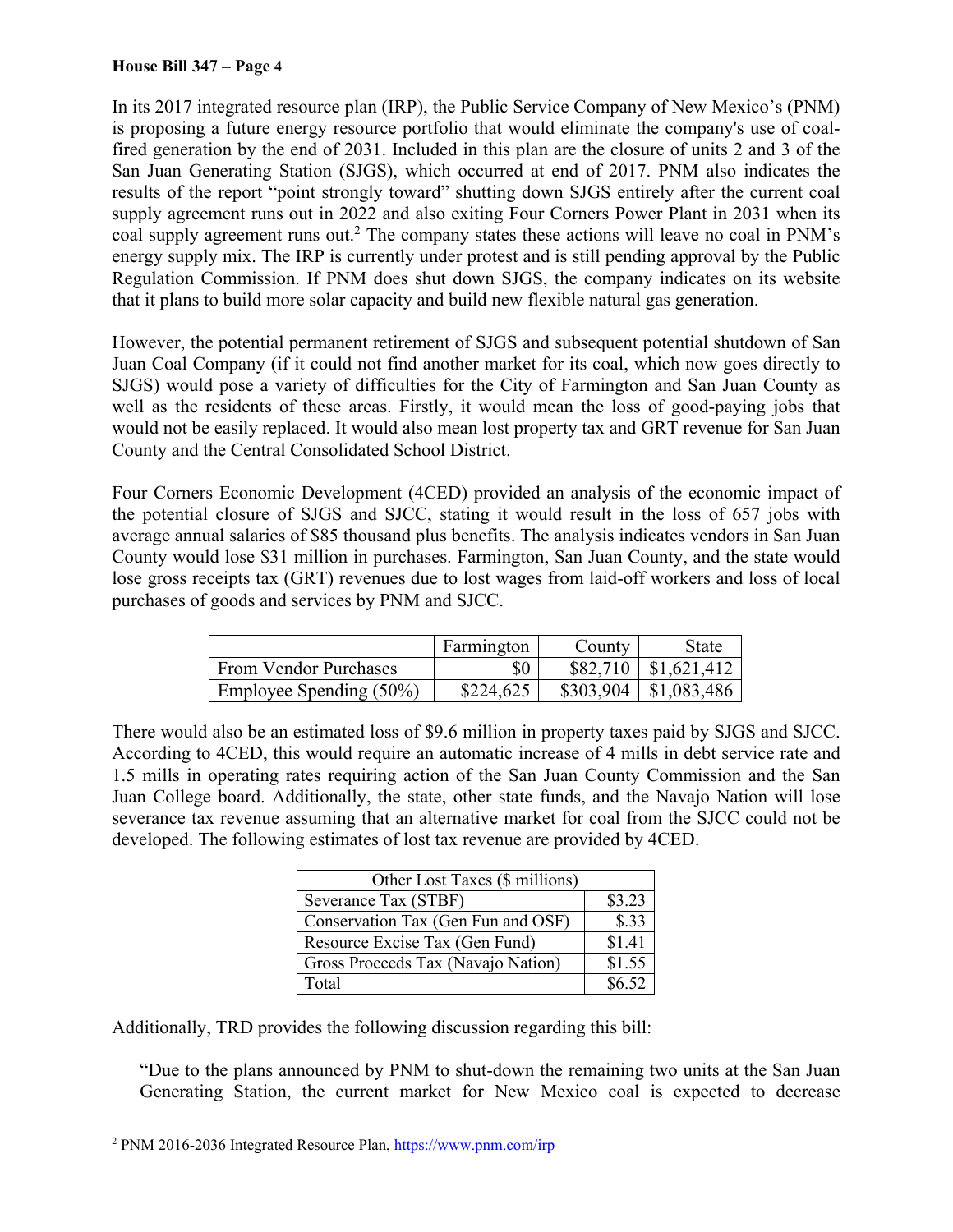significantly in the future, causing economic dislocation in the four corners region. Reducing taxes on coal will decrease the overall cost of severing coal and thus make coal more marketable. There are likely to be continuing challenges in the marketplace for New Mexico coal due to the cost of environmental regulations and to the low cost of alternative natural gas-fired power plants, so that a long-term rebound of the industry appears unlikely. In the meantime, the GRT deduction will mean a loss of the local tax base in San Juan and McKinley counties which have experienced declining revenue with the decrease in natural gas production in the San Juan basin. Finally, the rate reduction on coal will lower Severance Tax bonding fund revenue and thus lower the state's severance bond capacity and permanent fund distributions."

The Department of Finance and Administration (DFA) also points out this bill would reduce revenues to the severance tax bonding fund, lowering the state's severance bond capacity and permanent fund distributions. Severance tax revenues on coal have declined significantly in the last ten years, declining around 47 percent between FY 14 and FY 18. The reduction in revenues to the fund resulting from this bill would roughly drop receipts an additional 70 percent, effectively eliminating coal as a material contributor to severance tax bonding receipts.

DFA states that, while the coal-related receipts forgone by the bill are relatively minor in terms of their effect on the state's outstanding severance tax bonds, there is concern that reducing pledged revenues could raise a red flag to the investment market. Such an action as proposed in the bill would establish a legal precedent that could negatively impact bondholder interests in the future. Bondholders may be concerned that the State is not exacting the same diligence in oversight of sufficient bond reserves, and that taxes on resources that contribute much more to the severance tax bonding fund (i.e., oil and gas) may also be reduced.

DFA also notes that it appears the bill proposes reducing tax rates on coal producers to provide relief to an already struggling coal industry. If that is the case, DFA states "the proposed tax reduction would likely not contribute significantly to alleviating the industry's problems, which come primarily from reduced demand and low coal prices."

The State Land Office provides the following analysis on this bill:

Due to environmental regulations related to the burning of coal, the dramatic rise in supply and drop in cost of natural gas, and the near parity of cost with zero-emission renewable resources (wind and solar), the long-term production and use of coal will very likely continue its rapid decline. Tax breaks on the resource might help operators in the short-term, but will most likely not preserve an industry with so many forces aligned to supplant it.

## **PERFORMANCE IMPLICATIONS**

The LFC tax policy of accountability is met with the bill's requirement to report annually to an interim legislative committee regarding the data compiled from the reports from taxpayers taking the deduction and other information to determine whether the deduction is meeting its purpose.

## **ADMINISTRATIVE IMPLICATIONS**

The bill proposes a new temporary GRT deduction for the sale or processing of coal. This deduction will require changes to forms and reprogramming to the GenTax system to implement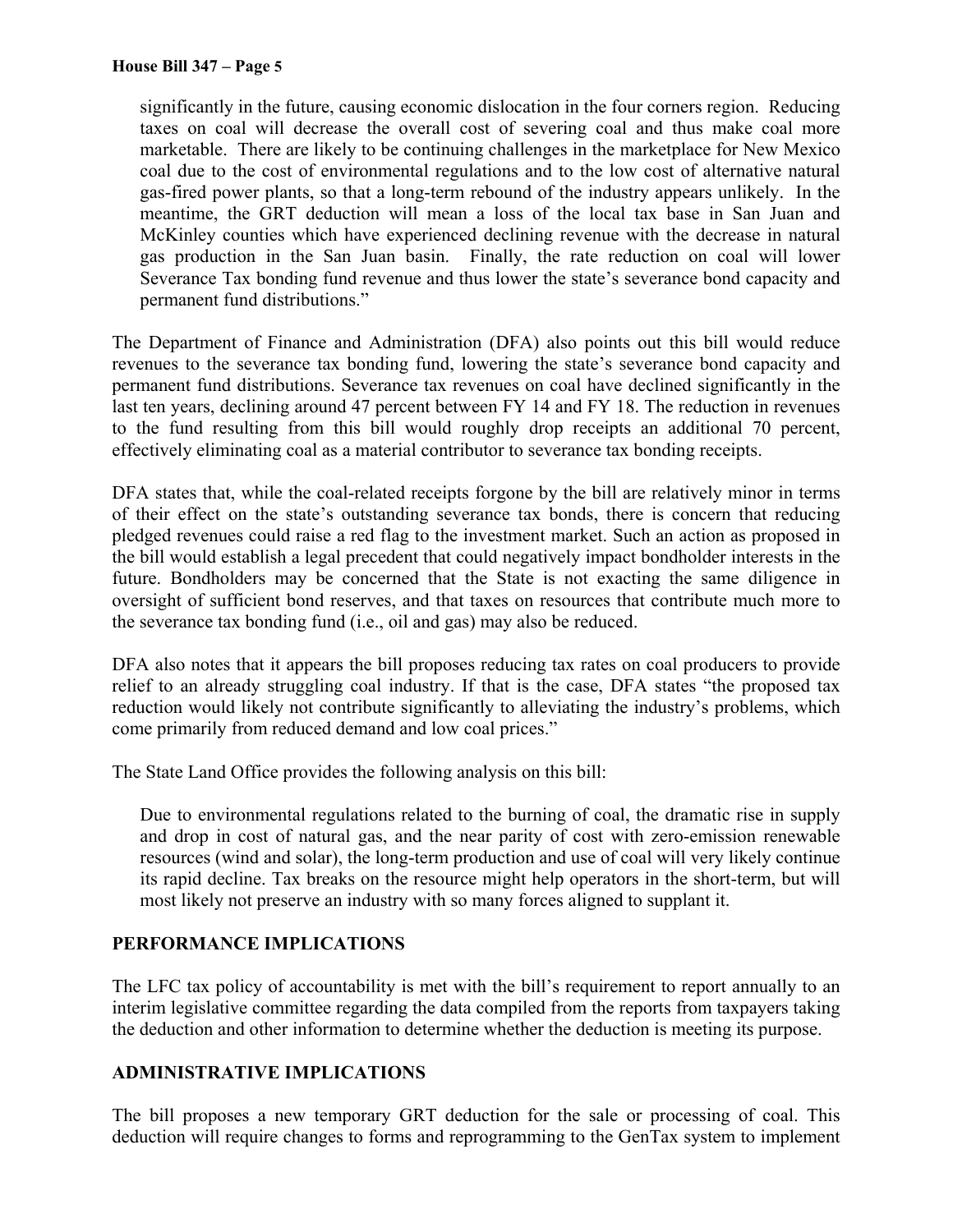#### **House Bill 347 – Page 6**

a special code in order to track the number of taxpayers who claimed the deduction from gross receipts each year. TRD will need to also update forms, instructions, and publications to reflect the tax rate changes for the Resources Excise Tax, Severance Tax, and Conservation Tax.

### **TECHNICAL ISSUES**

The GRT deduction in this bill requires that the coal be subject to the Severance Tax, but coal is also subject to the Resource Excise Tax. TRD suggests there be a comprehensive requirement that all required taxes be paid and proof of actual payment be submitted before the deduction applies.

## **CONFLICT, DUPLICATION, COMPANIONSHIP, RELATIONSHIP**

House Bill 353 could also reduce revenues to the severance tax bonding fund by increasing the price threshold at which oil and gas stripper wells receive a reduced severance tax rate.

### **Does the bill meet the Legislative Finance Committee tax policy principles?**

- **1. Adequacy**: Revenue should be adequate to fund needed government services.
- **2. Efficiency**: Tax base should be as broad as possible and avoid excess reliance on one tax.
- **3. Equity**: Different taxpayers should be treated fairly.
- **4. Simplicity**: Collection should be simple and easily understood.
- **5. Accountability**: Preferences should be easy to monitor and evaluate

### **Does the bill meet the Legislative Finance Committee tax expenditure policy principles?**

- **1. Vetted**: The proposed new or expanded tax expenditure was vetted through interim legislative committees, such as LFC and the Revenue Stabilization and Tax Policy Committee, to review fiscal, legal, and general policy parameters.
- **2. Targeted**: The tax expenditure has a clearly stated purpose, long-term goals, and measurable annual targets designed to mark progress toward the goals.
- **3. Transparent**: The tax expenditure requires at least annual reporting by the recipients, the Taxation and Revenue Department, and other relevant agencies.
- **4. Accountable**: The required reporting allows for analysis by members of the public to determine progress toward annual targets and determination of effectiveness and efficiency. The tax expenditure is set to expire unless legislative action is taken to review the tax expenditure and extend the expiration date.
- **5. Effective**: The tax expenditure fulfills the stated purpose. If the tax expenditure is designed to alter behavior – for example, economic development incentives intended to increase economic growth – there are indicators the recipients would not have performed the desired actions "but for" the existence of the tax expenditure.
- **6. Efficient:** The tax expenditure is the most cost-effective way to achieve the desired results.